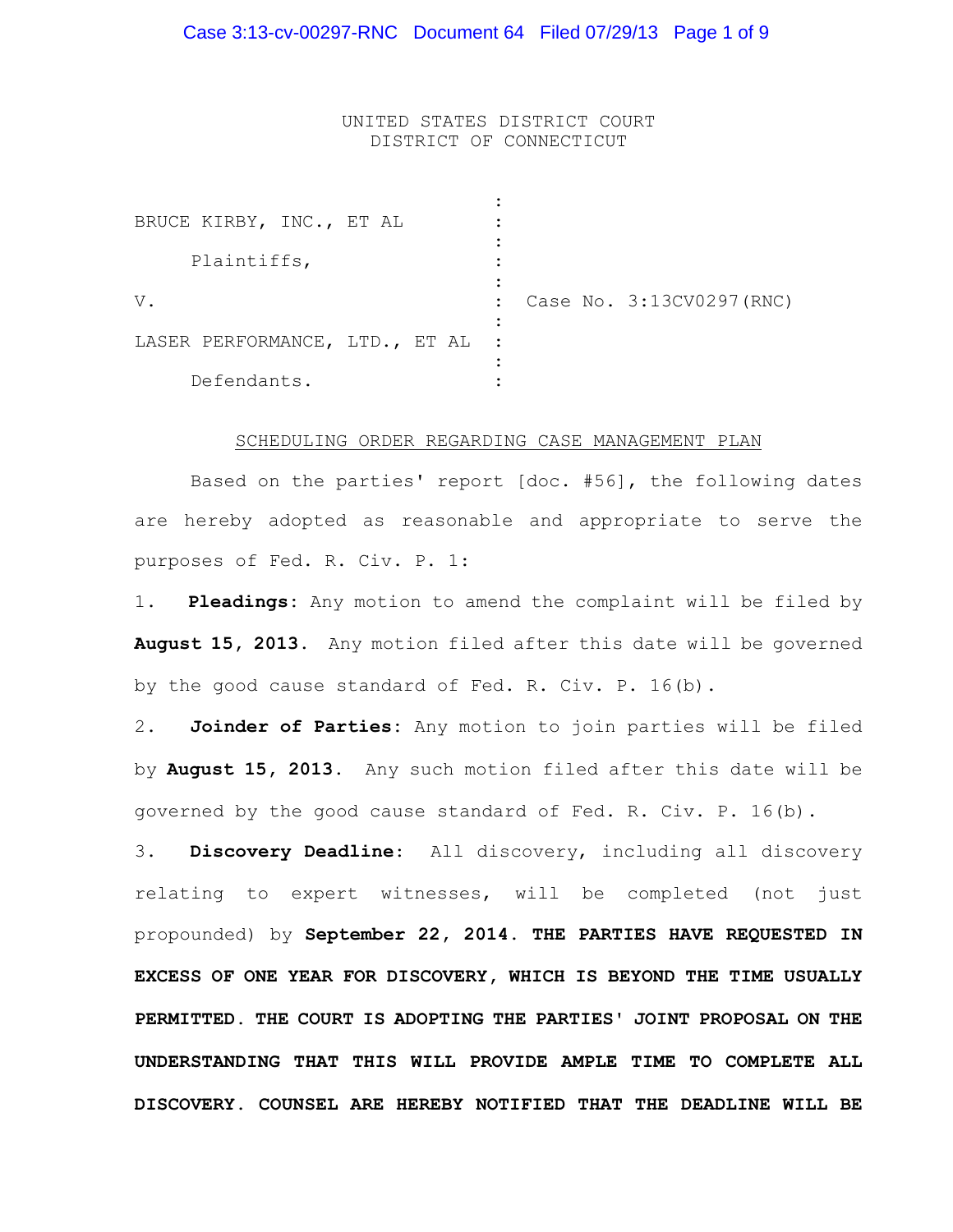### Case 3:13-cv-00297-RNC Document 64 Filed 07/29/13 Page 2 of 9

**ENFORCED AND THAT THE PENDENCY OF A MOTION TO DISMISS DOES NOT PROVIDE A BASIS FOR REFRAINING FROM CONDUCTING DISCOVERY OR OBTAINING AN EXTENSION OF THE DISCOVERY DEADLINE.**

4. **Initial Disclosures**: The parties will make the disclosures required by Fed. R. Civ. P. 26(a)(1) on or before **July 24, 2013.** 5. **Commencement of Formal Discovery**: Initial interrogatories and requests for production of documents will be served by **July 24, 2013.**

6. **Discovery Relating To Expert Witnesses**: An expert witness is anyone, including a treating physician, who may be used at trial to present evidence under Rules 702, 703, or 705 of the Federal Rules of Evidence. Unless otherwise ordered, a party intending to call such a witness must disclose a report signed by the witness containing the information required to be disclosed by Fed. R. Civ. P. 26(a)(2)(B). All such expert reports will be disclosed by plaintiffs on or before **June 30, 2014,** and any such experts will be deposed on or before **September 22, 2014.** All such expert reports will be disclosed by defendants on or before **June 30, 2014,** and any such experts will be deposed by **September 22, 2014.** Plaintiffs and defendants will designate rebuttal experts and provide opposing counsel with reports by **August 11, 2014,** and any such experts will be deposed by **September 22, 2014.**

7. **Damages Analysis:** Any party with a claim or counterclaim for

2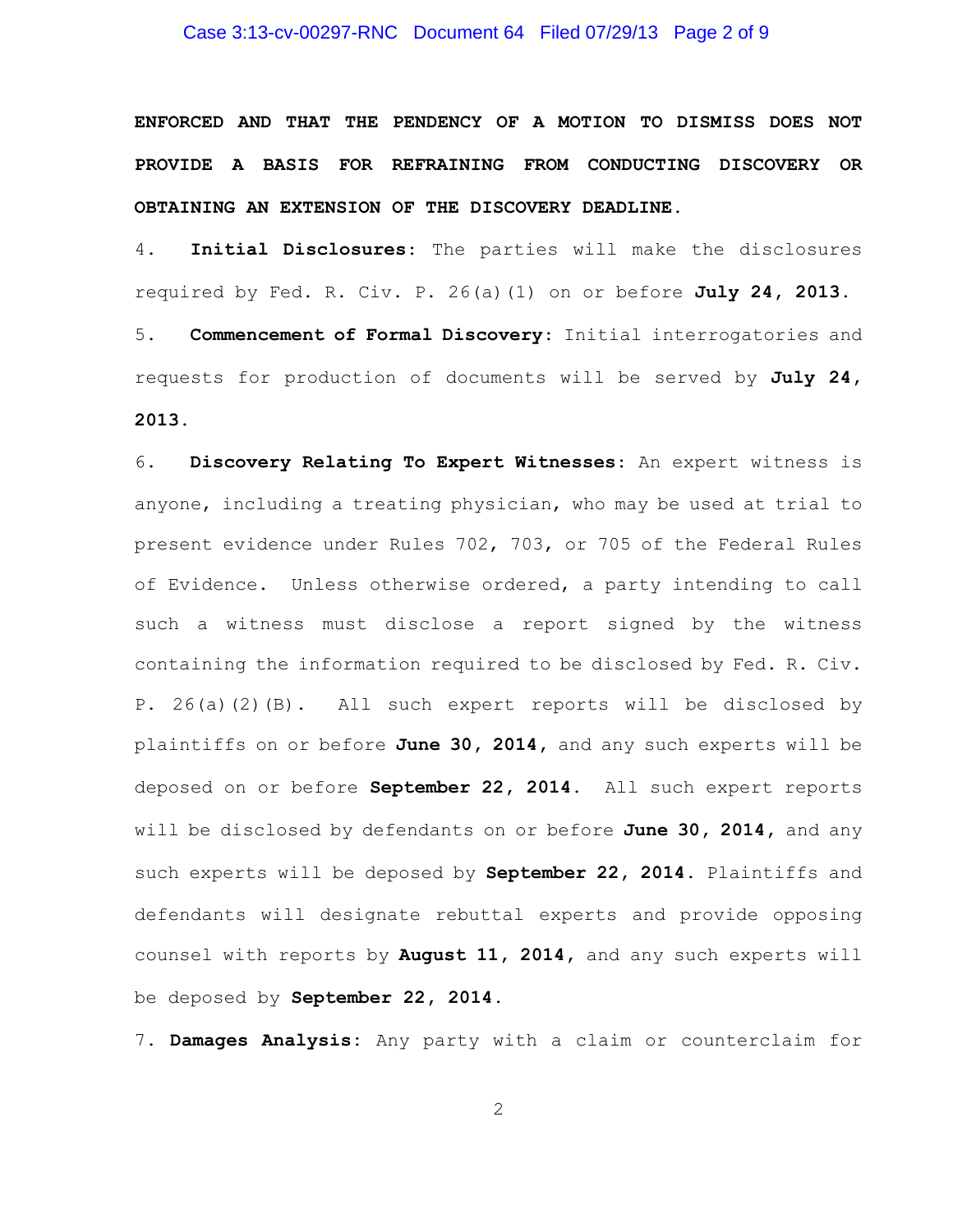### Case 3:13-cv-00297-RNC Document 64 Filed 07/29/13 Page 3 of 9

damages will serve a damage analysis on or before **August 29, 2014.** 8. **Motions to Compel:** Any motion for an order compelling disclosure or discovery pursuant to Fed. R. Civ. P. 37(a) must be filed within 30 days after the due date of the response. Failure to file a timely motion in accordance with this scheduling order may constitute a waiver of the right to file a motion to compel.

**NOTE: All discovery issues should be resolved in good faith by counsel in accordance with their obligations under the Federal and Local Rules of Civil Procedure. Before filing any motion relating to discovery, the parties are required to jointly confer with the Court by telephone, 860-240-3659.**

9. **Mandatory Settlement Conference**: A settlement conference will be scheduled for the month of **October 2014.** Any party wishing to have a settlement conference before then is encouraged to file a motion that reflects the views of the other parties.

10. **Joint Trial Memorandum**: A joint trial memorandum in the form described in the attached Joint Trial Memorandum Instructions will be filed on or before **September 15, 2014.** Counsel signing the memorandum must certify that it is the product of consultation between the lawyers who will be trying the case**.**

11. **Trial Ready Date**: The case will be placed on the trial ready list for **October 20, 2014.**

12. **Dispositive Motions**: No dispositive motion will be filed

3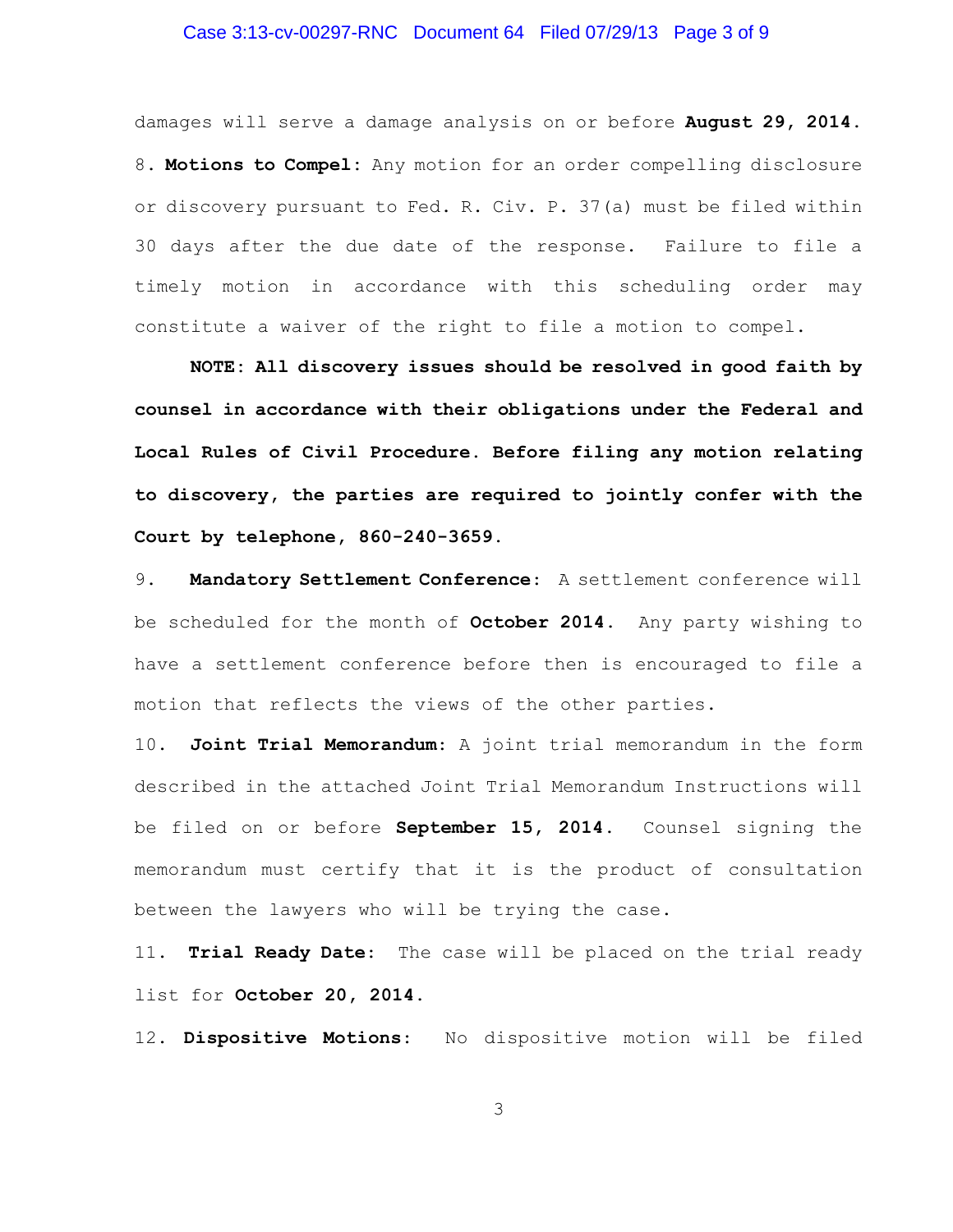## Case 3:13-cv-00297-RNC Document 64 Filed 07/29/13 Page 4 of 9

unless a prefiling conference is requested. Any request for a prefiling conference must be submitted in the form of a letter to the court (with copies to all counsel of record or pro se parties) briefly describing the nature and basis of the proposed motion. Except in cases involving pro se parties, no request for a prefiling conference may be submitted unless the attorney making the request has conferred with other counsel of record and discussed the proposed motion in a good faith effort to clarify the issues, eliminate or reduce the area of controversy and arrive at a mutually satisfactory resolution. Cf. D. Conn. L. Civ. R. 37(2) (requiring counsel to confer before filing motions relating to discovery disputes). Except in cases involving pro se parties, any request for a prefiling conference must include a statement that the attorney submitting the request has conferred with other counsel and must briefly describe the results of the conference. To be timely, any request for a prefiling conference regarding a motion for summary judgment must be submitted on or before **August 7, 2014.** Failure to submit a timely request may result in a waiver of the right to file a summary judgment motion. If a summary judgment motion is filed, the joint trial memorandum will be due 30

13. **Joint Status Reports of Counsel**: A joint status report of counsel will be submitted on or before **August 24, 2013.** The report will address the matters listed in the attached summary. Joint

days after a ruling on the motion.

4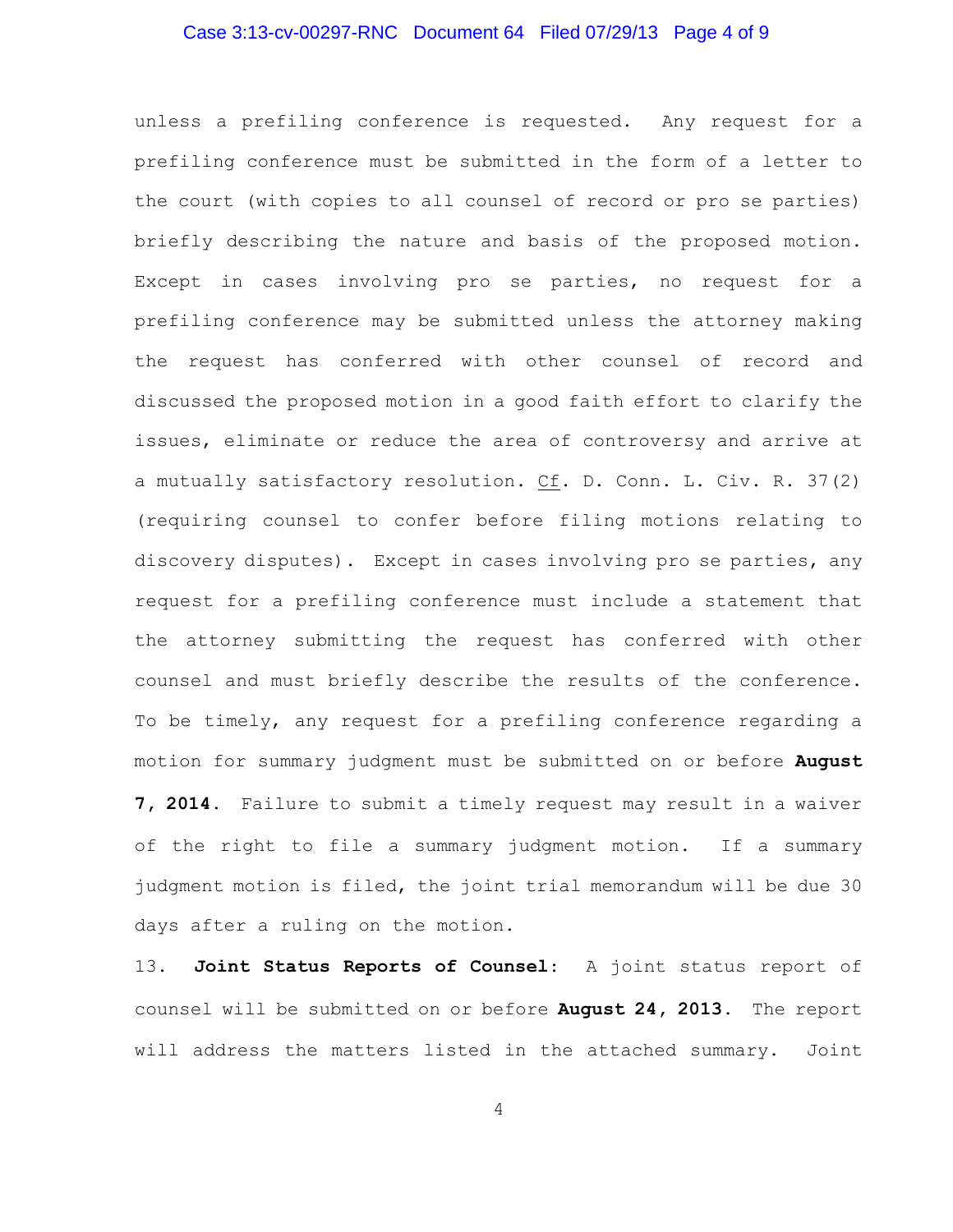## Case 3:13-cv-00297-RNC Document 64 Filed 07/29/13 Page 5 of 9

status reports of counsel addressing those matters will be submitted every 90 days thereafter until the case is resolved.

14. **Status Conference**: A status conference will be conducted by telephone on **December 5, 2013 at 3:30PM.** 

15. **Extensions of Time**: All dates set forth in this order are firm. As noted above, the discovery deadline will be enforced.

 Counsel will provide their clients with a copy of this order. It is so ordered.

Dated at Hartford, Connecticut this 29th day of July 2013.

 /s/ RNC Robert N. Chatigny, U.S.D.J.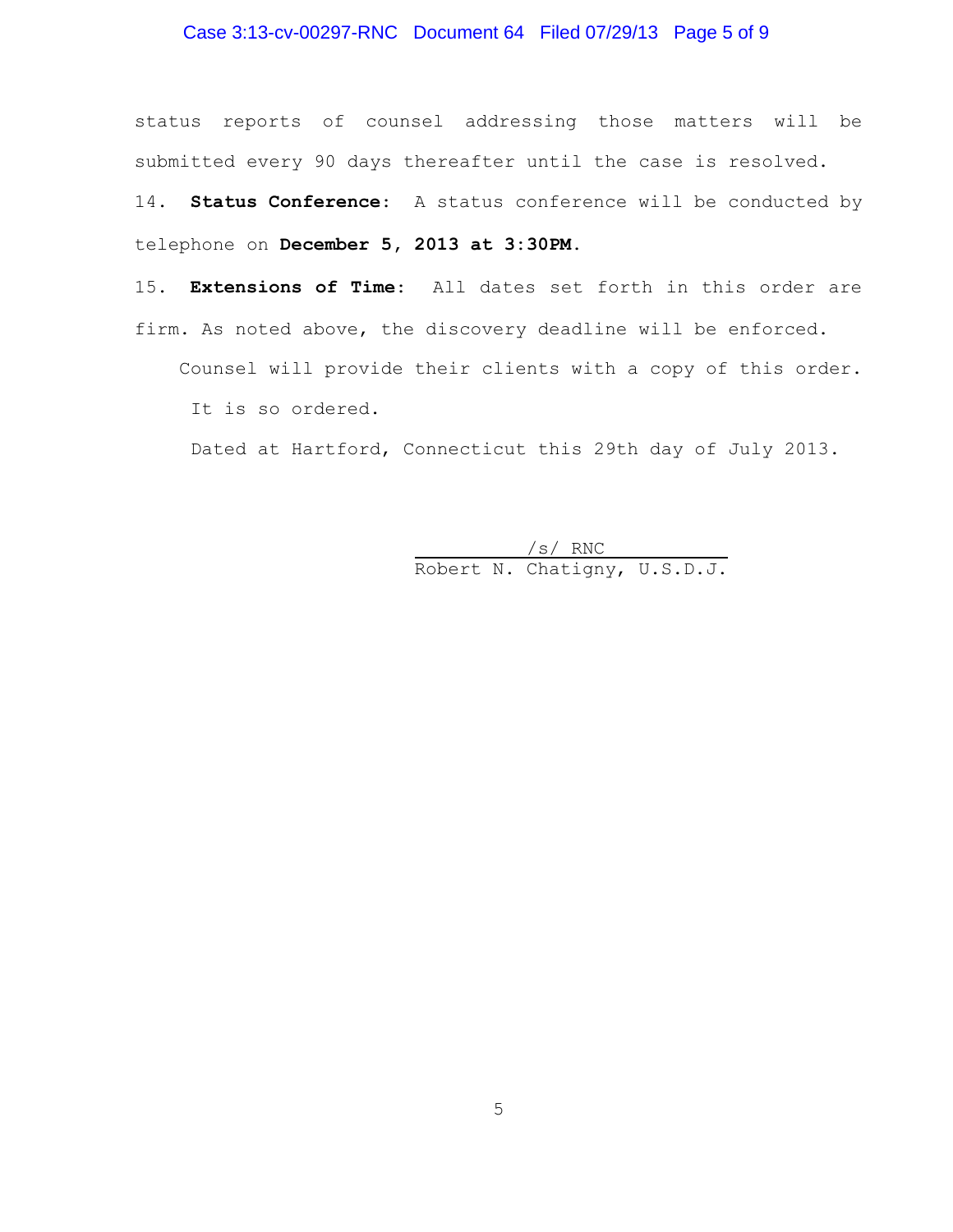Case 3:13-cv-00297-RNC Document 64 Filed 07/29/13 Page 6 of 9

STATUS REPORT INSTRUCTIONS

### RE: **CASE NO. 3:13 cv0297(RNC)**

TO: **COUNSEL OF RECORD:**

**\_\_\_\_\_\_\_\_\_\_\_\_\_\_\_\_\_\_\_\_\_\_\_\_\_\_\_\_\_** ON OR BEFORE **August 24, 2013**

**\_\_\_\_\_\_\_\_\_\_\_\_\_\_\_\_\_\_\_\_\_\_\_\_\_\_\_\_**

THE PARTIES SHALL FILE WITH THE COURT A JOINT STATUS REPORT, STATING THE FOLLOWING:

a. THE STATUS OF THE CASE, IDENTIFYING ANY PENDING OR ANTICIPATED MOTIONS AND ANY CIRCUMSTANCES POTENTIALLY INTERFERING WITH THE PARTIES' COMPLIANCE WITH THE SCHEDULING ORDER, AS WELL AS A DETAILED STATEMENT OF ALL DISCOVERY UNDERTAKEN TO DATE, INCLUDING HOW MANY DEPOSITIONS EACH PARTY HAS TAKEN AND THE SPECIFIC DISCOVERY THAT REMAINS TO BE COMPLETED;

b. ANY INTEREST IN REFERRAL FOR SETTLEMENT PURPOSES TO A UNITED STATES MAGISTRATE JUDGE OR THE DISTRICT COURT'S SPECIAL MASTERS PROGRAM;

c. WHETHER THE PARTIES WILL CONSENT TO EITHER A JURY TRIAL OR A BENCH TRIAL BEFORE A MAGISTRATE JUDGE; AND

d. THE ESTIMATED LENGTH OF TRIAL.

BY ORDER OF THE COURT ROBIN D. TABORA, CLERK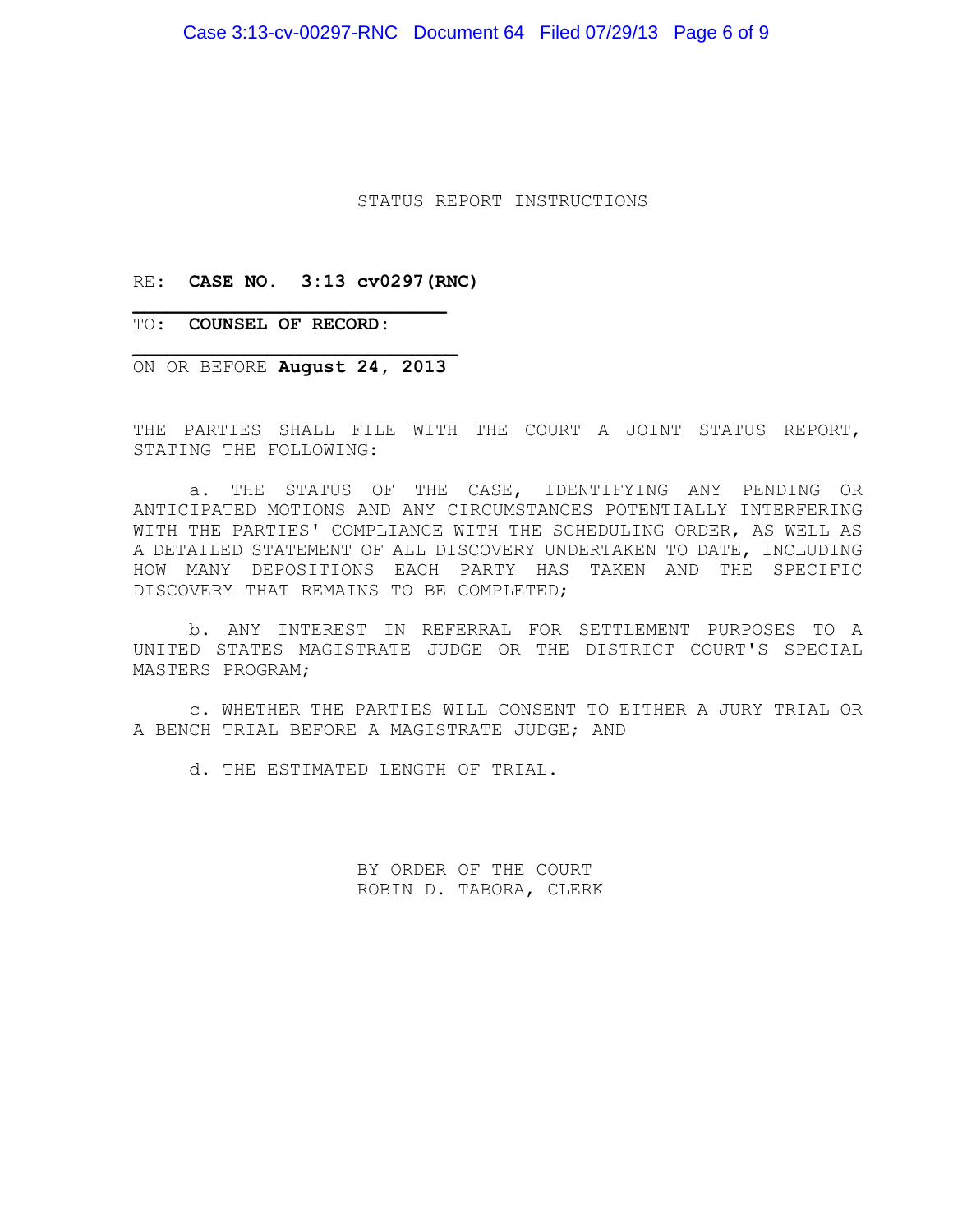#### Joint Trial Memorandum Instructions

The parties will jointly prepare and file for approval by the Court a joint trial memorandum**. Counsel signing the memorandum must certify that it is the product of consultation between the lawyers who will be trying the case.** The memorandum will be in the form prescribed by the District Court's Standing Order Regarding Trial Memoranda in Civil Cases (see Local Rules of Civil Procedure), and must be certified that it is a joint product of consultation between the lawyers trying the case, with the following modifications:

a. **Witnesses**: Set forth the name and address of each witness to be called at trial. Provide a brief summary of the anticipated testimony of each witness and an estimate of the probable duration of his or her testimony (e.g. less than one hour, two to three hours, one full day). For each expert witness, set forth the opinion to be expressed, a brief summary of the basis of the opinion and a list of the materials on which the witness intends to rely. If a party objects to all or any part of the anticipated testimony of any witness, lay or expert, the objection must be stated in this section of the joint memorandum so that it can be addressed prior to trial.

b. **Exhibits**: The parties will prepare the list of exhibits required by the Standing Order. The list must specifically identify each exhibit by providing a brief description of the exhibit. The exhibits will be listed in numerical order starting with Plaintiff's Exhibit 1 and Defendant's Exhibit 1. If a party has an objection with regard to a designated exhibit, the objection must be stated in this section of the joint memorandum or it will be waived. Each party will prepare an original set of exhibits, plus a duplicate copy for the Court and every other party, marked with exhibit tags provided by the Clerk. The duplicate sets of exhibits must be submitted to the Court not later than the day before the final pretrial conference. Counsel will retain the original set of exhibits for use at trial.

c. **Jury Instructions**: In jury cases, the parties will meet and confer for the purpose of preparing and filing tailored jury instructions on the elements of the parties' claims and defenses. The proposed instructions will be submitted as an attachment to the joint trial memorandum. If the parties cannot agree as to the appropriateness of a particular instruction, each party must submit a proposed instruction supported by a brief explanation of its position, including citation to applicable authority.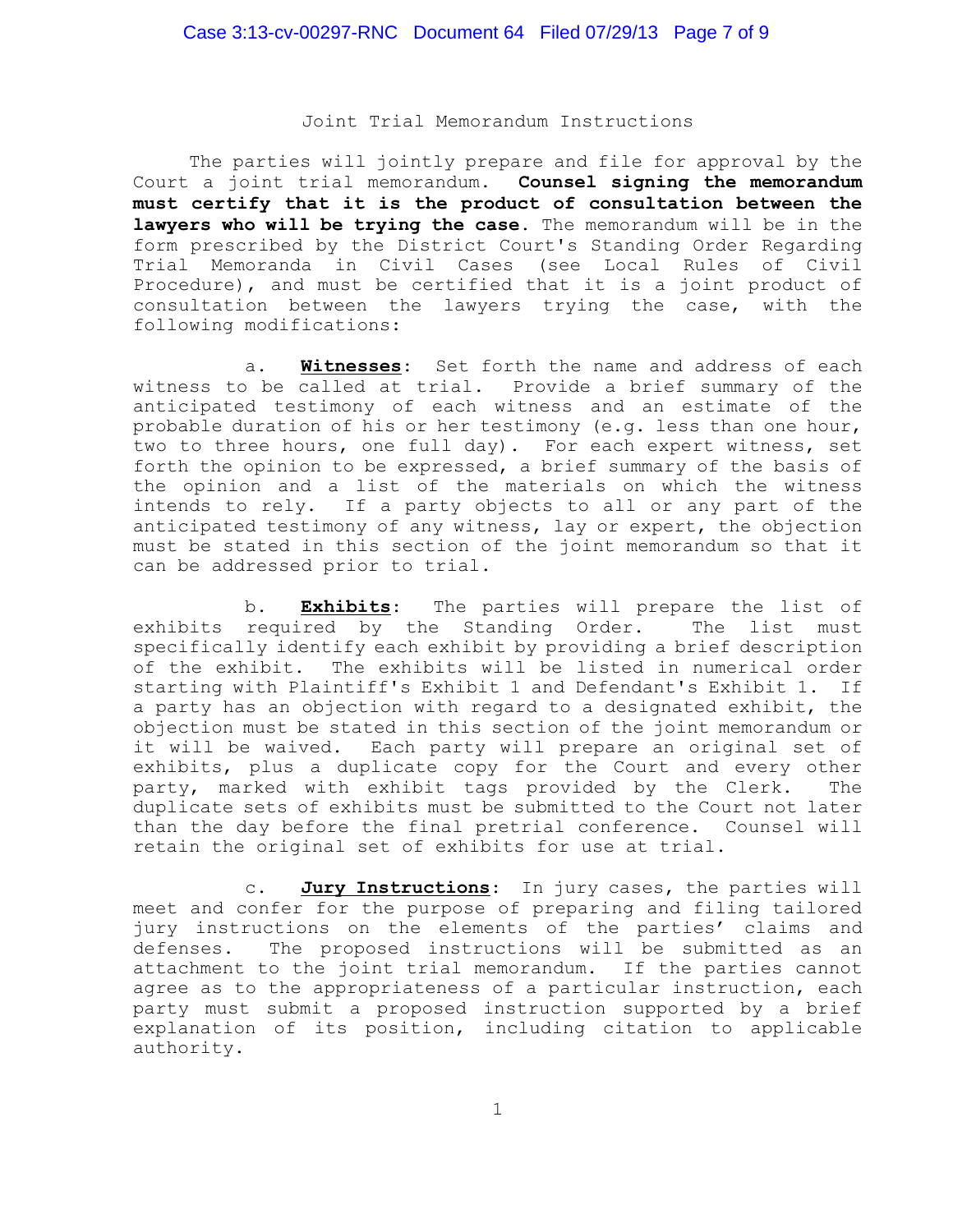### Case 3:13-cv-00297-RNC Document 64 Filed 07/29/13 Page 8 of 9

d. **Anticipated Evidentiary Problems**: The parties will attach motions in limine with memoranda of law concerning any anticipated evidentiary problems.

e. **Verdict Form**: In jury cases the parties will submit as an exhibit to the joint trial memorandum a proposed verdict form suitable for submission to a jury. The form may require the jury to return a special verdict with special findings as permitted by Fed. R. Civ. P. 49(a) or a general verdict with or without written interrogatories as permitted by Fed. R. Civ. P. 49(b). If the parties are unable to agree as to the appropriateness of a proposed form, the objecting party must state the basis for the objection and provide an alternative proposal.

f. **Courtroom Technology**: List all equipment to be used during trial, including any equipment already installed in the courtroom (see attached list), and any arrangements that have been made for shared use of equipment; list any backup equipment that will be available in the event of an equipment failure; identify any presentation software to be used during trial, and state whether each party is able to receive and use digital files of presentation materials prepared by the other; and describe any expected use of videoconferencing.